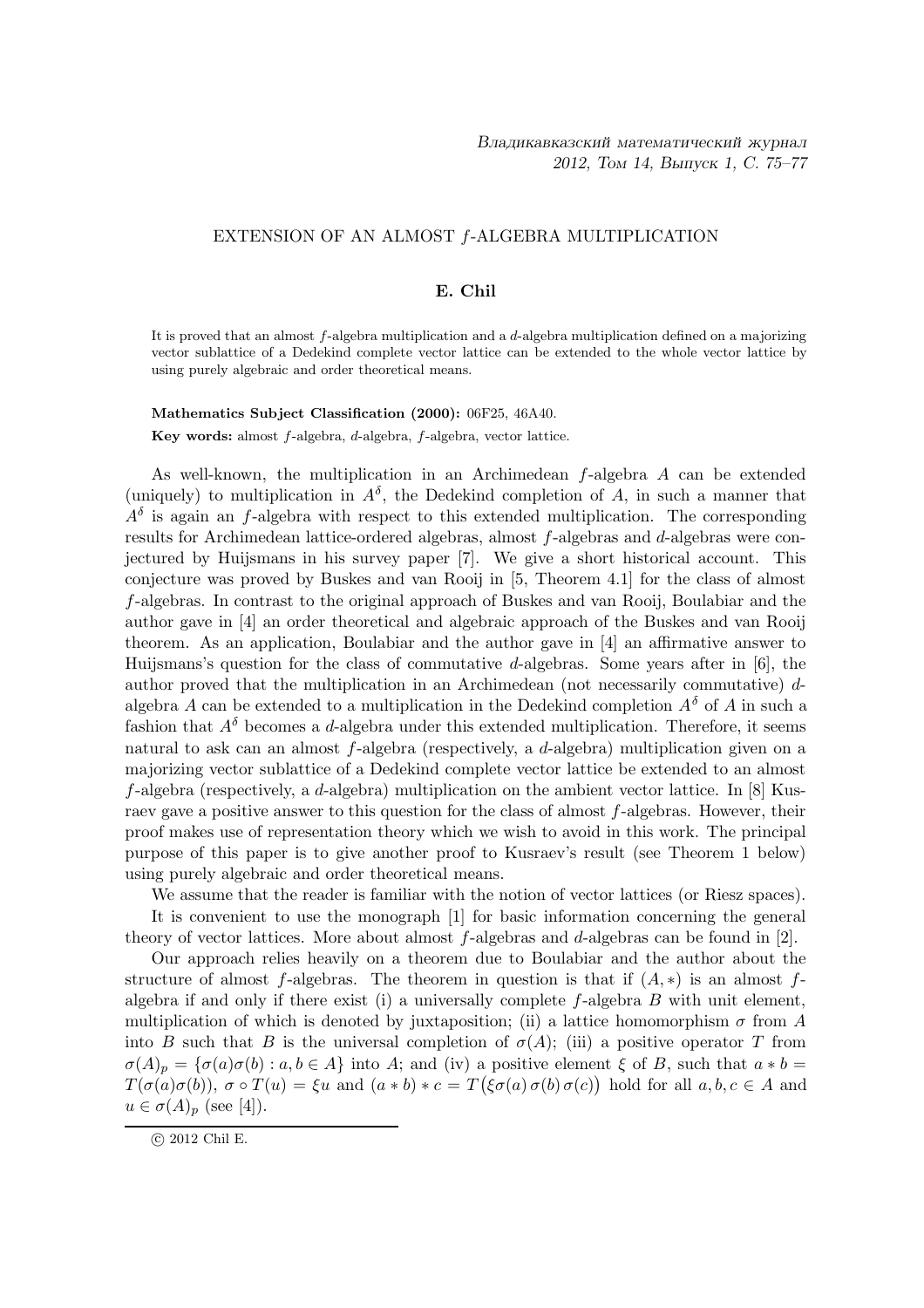**Theorem 1.** Let A be an almost  $f$ -algebra and a majorizing vector sublattice of a Dedekind complete vector lattice E. Then the multiplication in A extends to an almost f-algebra multiplication in E.

 $\leq$  Consider B,  $\sigma$ , T, and  $\xi$  as defined in the Boulabiar and author's theorem previously mentioned. In view of [1, Theorem 7.17],  $\sigma$  extends to a lattice homomorphism  $\tilde{\sigma}$  from E into  $\sigma(A)$ <sup>δ</sup>. Moreover, from the fact that A is majorizing in E, it follows that  $\sigma(A)$  is majorizing in  $\tilde{\sigma}(E)$ . Therefore,  $\sigma(A)_p$  is majorizing in  $\tilde{\sigma}(E)_p$ . According to the Kantorovič theorem [1, Theorem 2.8], T extends to a positive operator T from  $\tilde{\sigma}(E)_p$  into E. Define now a multiplication  $*$  in E by putting

$$
a * b = T(\tilde{\sigma}(a) \tilde{\sigma}(b))
$$
 for all  $a, b \in E$ .

Of course, this multiplication extends that one in A and it is easy to see that if  $a \wedge b = 0$  then  $a*b = 0$  for all  $a, b \in E$ . This implies that associativity of  $*$  is sufficient to let E be an almost f-algebra with respect to the extended multiplication  $\ast$ . We claim that  $\tilde{\sigma} \circ T(u) = \xi u$  for all  $u \in \tilde{\sigma}(E)_p$ . A moment's reflection shows that  $\tilde{\sigma}(E)$  is majorizing vector sublattice of  $\sigma(A)^{\delta}$ . Now from the fact that  $\sigma(A)_p$  is majorizing and order dense sublattice of  $\sigma(A)_p^{\delta}$  it follows that  $\widetilde{\sigma}(E)_p$  is majorizing and order dense sublattice of  $\sigma(A)_p^{\delta}$  (because  $\sigma(A)_p \subset \widetilde{\sigma}(E)_p \subset \sigma(A)_p^{\delta}$ ). Consequently,

$$
\sup \{\sigma \circ T(v) = \xi v : 0 \leq v \leq u\} \leq \tilde{\sigma} \circ T(u);
$$
  
inf  $\{\sigma \circ T(v) = \xi v : 0 \leq v \leq u\}$  for all  $u \in \tilde{\sigma}(E)_p$ .

Now, by using order continuity of f-algebra multiplication, we obtain:

$$
\widetilde{\sigma} \circ \widetilde{T}(u) = \xi \ u \text{ for all } \ u \in \widetilde{\sigma}(E)_p.
$$

Finally, let  $a, b, c \in E$ ,

$$
(a * b) * c = \widetilde{T}(\widetilde{\sigma}(a * b)\widetilde{\sigma}(c)) = \widetilde{T}(\widetilde{\sigma} \circ \widetilde{T}(\widetilde{\sigma}(a)\widetilde{\sigma}(b))\widetilde{\sigma}(c)) = \widetilde{T}(\xi\widetilde{\sigma}(a)\widetilde{\sigma}(b))\widetilde{\sigma}(c)
$$

and the theorem follows.  $\triangleright$ 

So far we are unable to prove or disprove the corresponding result for the class of d-algebras, the main reason being that a d-algebra needs not be commutative. This means that the method used for almost f-algebras does not work in the case of d-algebras. Nevertheless, if we impose this additional condition then the situation improves as it is shown in the following theorem.

Theorem 2. Let A be a commutative d-algebra and a majorizing vector sublattice of a Dedekind complete vector lattice  $E$ . Then the multiplication in  $A$  extends to a commutative d-algebra multiplication in E.

 $\leq$  Since any commutative d-algebra is an almost f-algebra, we obtain:  $\sigma$ ,  $\xi$ , and T a lattice homomorphism, such that  $a*b = T(\sigma(a)\sigma(b))$ ,  $\sigma \circ T(u) = \xi u$  and  $(a*b)*c = T(\xi \sigma(a)\sigma(b)\sigma(c))$ hold for all  $a, b, c \in A$  and  $u \in \sigma(A)_p$  (for details on this see [4, Corollary 3]). Now, we deduce from the proof of preceding theorem that  $\sigma$  extends to a lattice homomorphism  $\tilde{\sigma}$  from E into  $\sigma(A)$ <sup> $\delta$ </sup> and T extends to a positive operator  $\widetilde{T}$  from  $\widetilde{\sigma}(E)_p$  into E such that

$$
a * b = \tilde{T}(\tilde{\sigma}(a)\tilde{\sigma}(b)), \quad (a * b) * c = \tilde{T}(\xi\tilde{\sigma}(a)\tilde{\sigma}(b))\tilde{\sigma}(c)
$$

hold for all  $a, b, c \in E$ . On the other hand, T is a lattice homomorphism. Therefore, according to [1, Theorem 7.17],  $\tilde{T}$  can be chosen to be a lattice homomorphism. Which that we wanted.  $\triangleright$